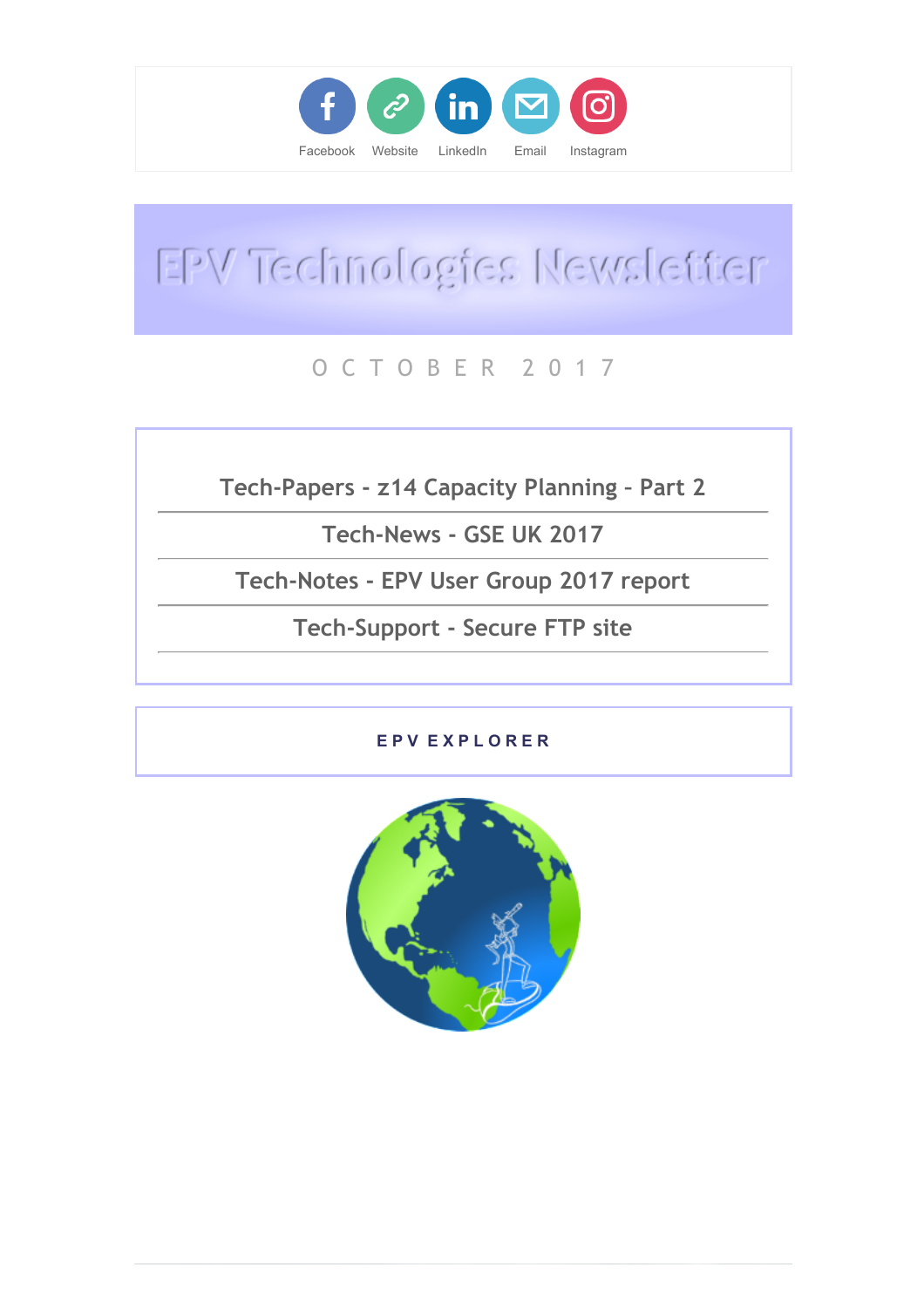

#### GUESS WHERE I AM !

Every month we will invite Newsletter readers to guess in which part of the world is the EPV explorer. The editorial staff will collect the results and at the end of the year we will send a symbolic prize to the participant with the highest number of correct answers.In case of a tie the winner will be chosen by drawing. The real prize is that he will also decide the NGO EPV Technologies will donate 1.000,00 Euro to, choosing from: MSF (www.medicisenzafrontiere.it), TDH (www.terredeshommes.it) and WWF (www.wwf.it).

> The solution of September is Piazza del Plebiscito - Naples

# Tech-papers

# z14 Capacity Planning – Part 2

On July 17th IBM announced its new generation of the mainframe. The new system is simply called IBM z14 while the family model is 3906.

Experienced capacity planners know that every new generation of machines provides a major challenge to their skills. They also know that their best friends are the IBM LSPR benchmarks, the IBM zPCR tool, the Measurement Facility counters provided in SMF 113 and an up to date performance database.

In the first part of this paper we'll have a first look at the most important capacity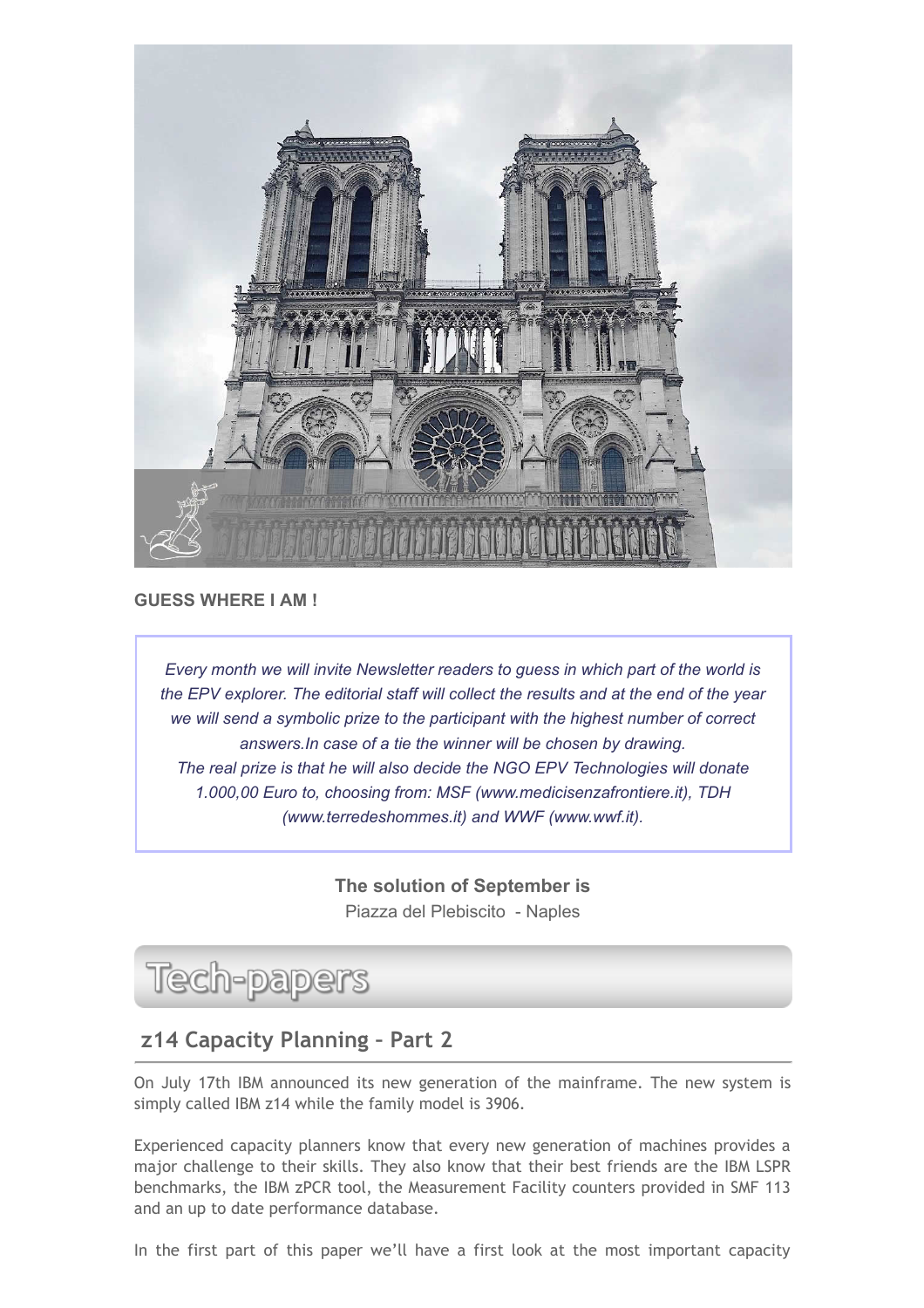characteristics of the IBM z14. Starting from the IBM LSPR benchmarks we'll then estimate the MIPS capacity of each IBM z14 processor model.

Finally we will compare z14 single CP capacity and workload variability with previous machine generations.

In the second part we'll compare z13 and z14 processor cache architecture. Then we'll analyse in more detail the new z14 Measurement Facility extended counters provided in SMF 113, using them to calculate the RNI index.

If you want to receive the paper you can reply to this e-mail writing "z14 Capacity Planning – Part 2" in the subject



# **GSE UK 2017**

The annual GSE UK technical conference will be held at Whittlebury Hall Hotel in Whittlebury, Towchester on November 7th and 8th 2017.

EPV will give the following presentation: "zIIP and Memory the two Pillars of z/OS Cost Reduction"

More details at: [http://conferences.gse.org.uk/2017/agenda](https://epvtech.us2.list-manage.com/track/click?u=062eec856ef8c8851bd059563&id=43f7ac1986&e=48456c6e0b)

Tech-notes

# EPV User Group 2017 report

On October 25th we held the 15th edition of the International EPV User Group. This year we had more than 50 participants representing 8 different Countries.

The agenda included:

• 6 user's papers, from Belgium, Germany and Italy;

• some EPV presentations to show the direction of development in different EPV products;

• an EPV technical paper focused on the news in the z/OS arena and on the IBM strategy.

The general comment was that it is very interesting to see what others do, because you see things through a different perspective and come back to work with ideas and suggestions.

Overall, as usual, an excellent feedback.

EPV customers interested in the presentations can simply reply to this Newsletter asking for them.

See you next year!

Tech-support

Secure FTP site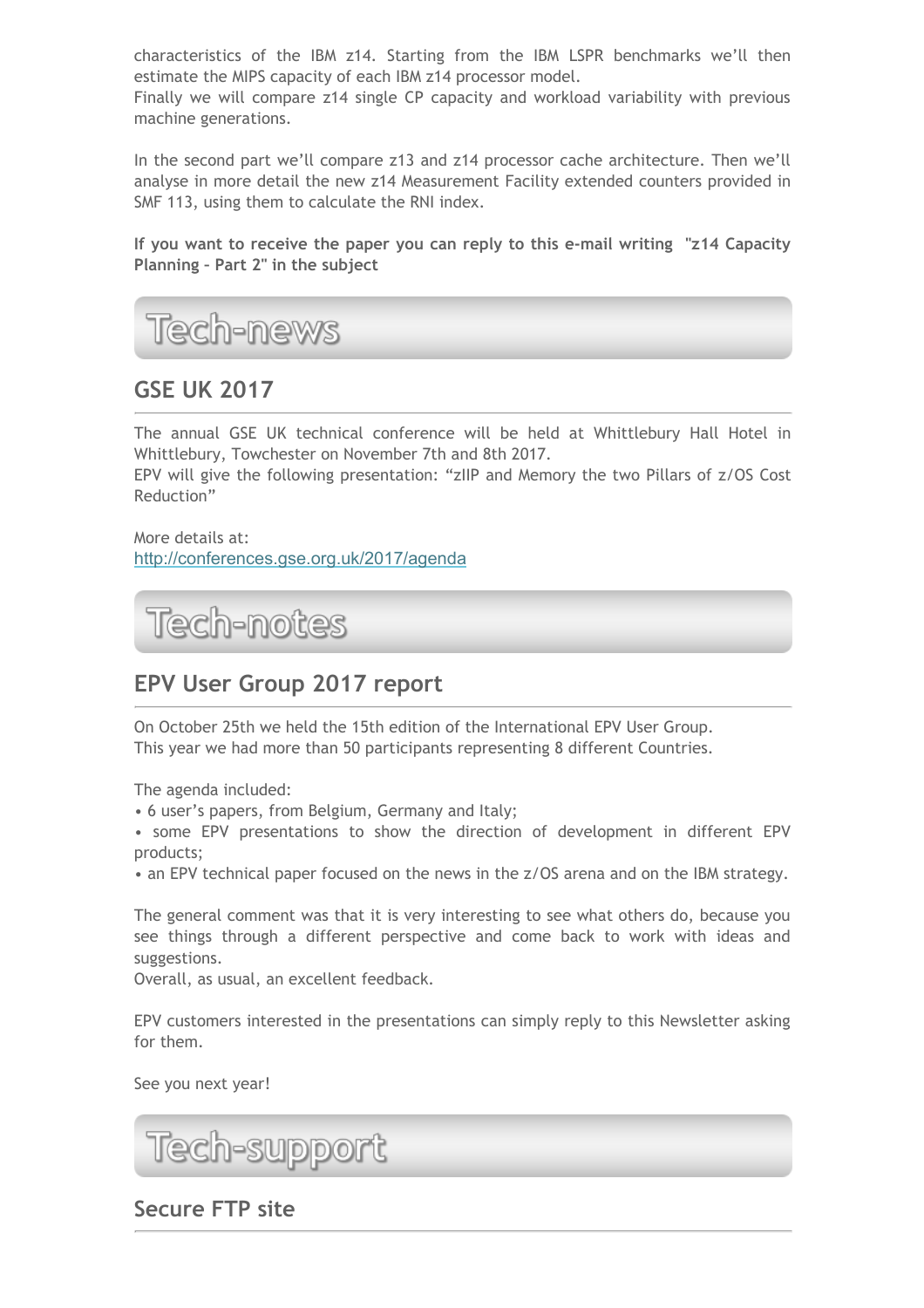A new SFTP site is available for EPV customer when they need to exchange files with EPV Technical Support.

Customers who wants to use this new sites have to write to epv.support@epvtech.com to get their credentials.

#### R E C I P E S



# Cannelloni zucca e ricotta

Ingredients

200 g Fresh Egg Pasta 1 leek 200 g pumpkin 1 celery 1 carrot 2 amaretti biscuits 400 g ricotta cheese 60 g butter 100 g di parmesan cheese nutmeg

#### Method

Cut all the vegetables into small pieces. Let them simmer in a saucepan with olive oil for 5 minutes, then melt with hot water and continue cooking by stirring occasionally until the liquids that have been created are dried. Apply salt and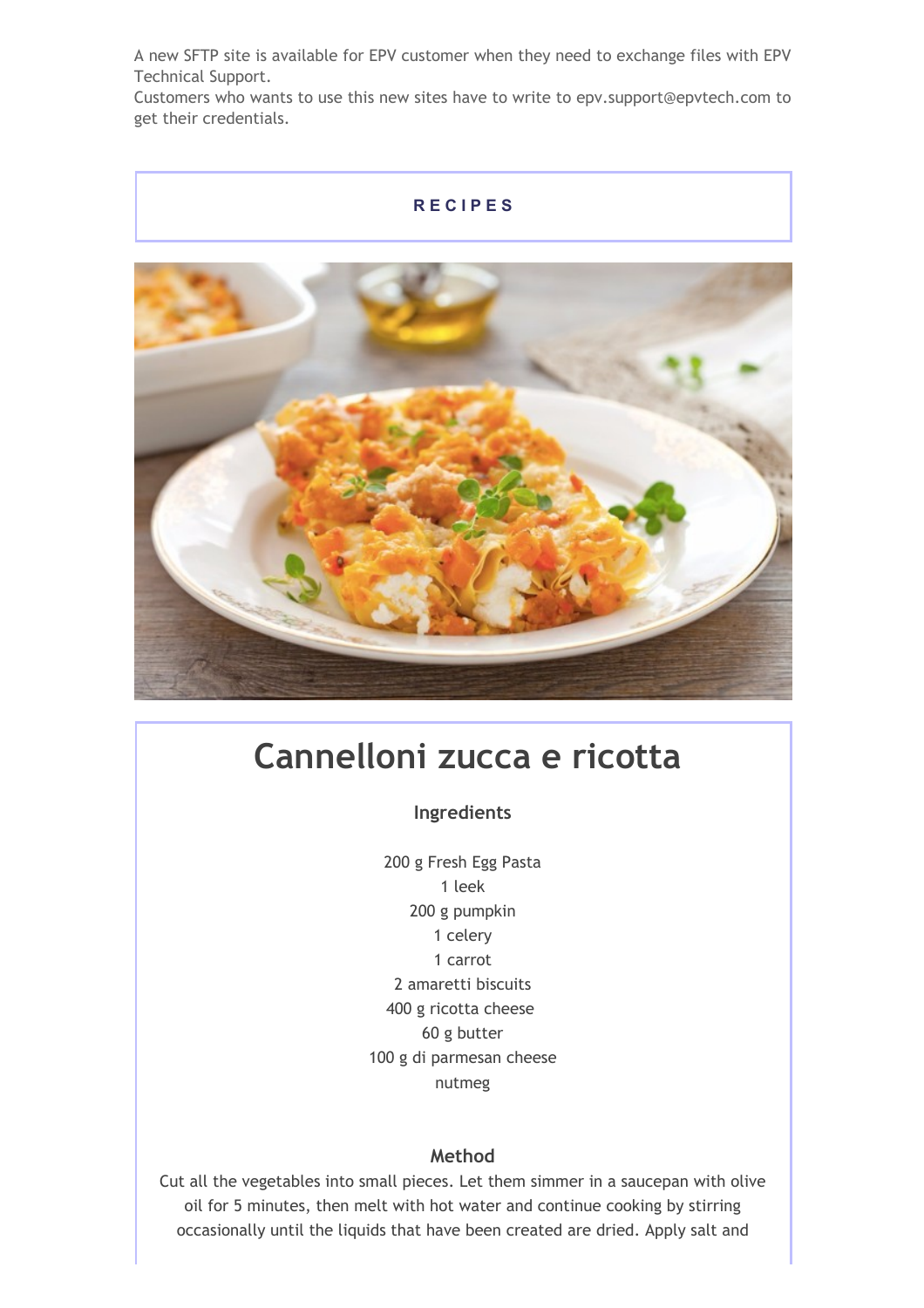Blend 3/4 of vegetables with the amaretti and the nutmeg using a mixer and diluting with an oil drop until you get a dense cream. Hold aside.

In a bowl, melt the ricotta cheese in a homogenous cream using a spatula or spoon. Transfer it within a pastry bag.

Bake the rectangles of pasta in salted water. Drain them on a kitchen towel. Place a strip of ricotta on each rectangle of pasta, one of pumpkin cream and grated Parmesan cheese in quantity as desired.

Roll the pasta tightly to form the cannelloni and place them side by side in a wellbuttered pan.

Sprinkle the surface of the cannelloni with the remaining pumpkin cream, the cooked vegetables aside, the butter's flakes and grated parmesan cheese.

Cook in the oven already warm at 200° for 15 minutes. Bring out and serve the pumpkin and ricotta cannelloni immediately

### Q U O T E S



"If I know a song of Africa, of the giraffe and the African new moon lying on her back, of the plows in the fields and the sweaty faces of the coffee pickers, does Africa know a song of me? Will the air over the plain quiver with a color that I have had on, or the children invent a game in which my name is, or the full moon throw a shadow over the gravel of the drive that was like me, or will the eagles of the Ngong Hills look out for me?"

#### Out of Africa